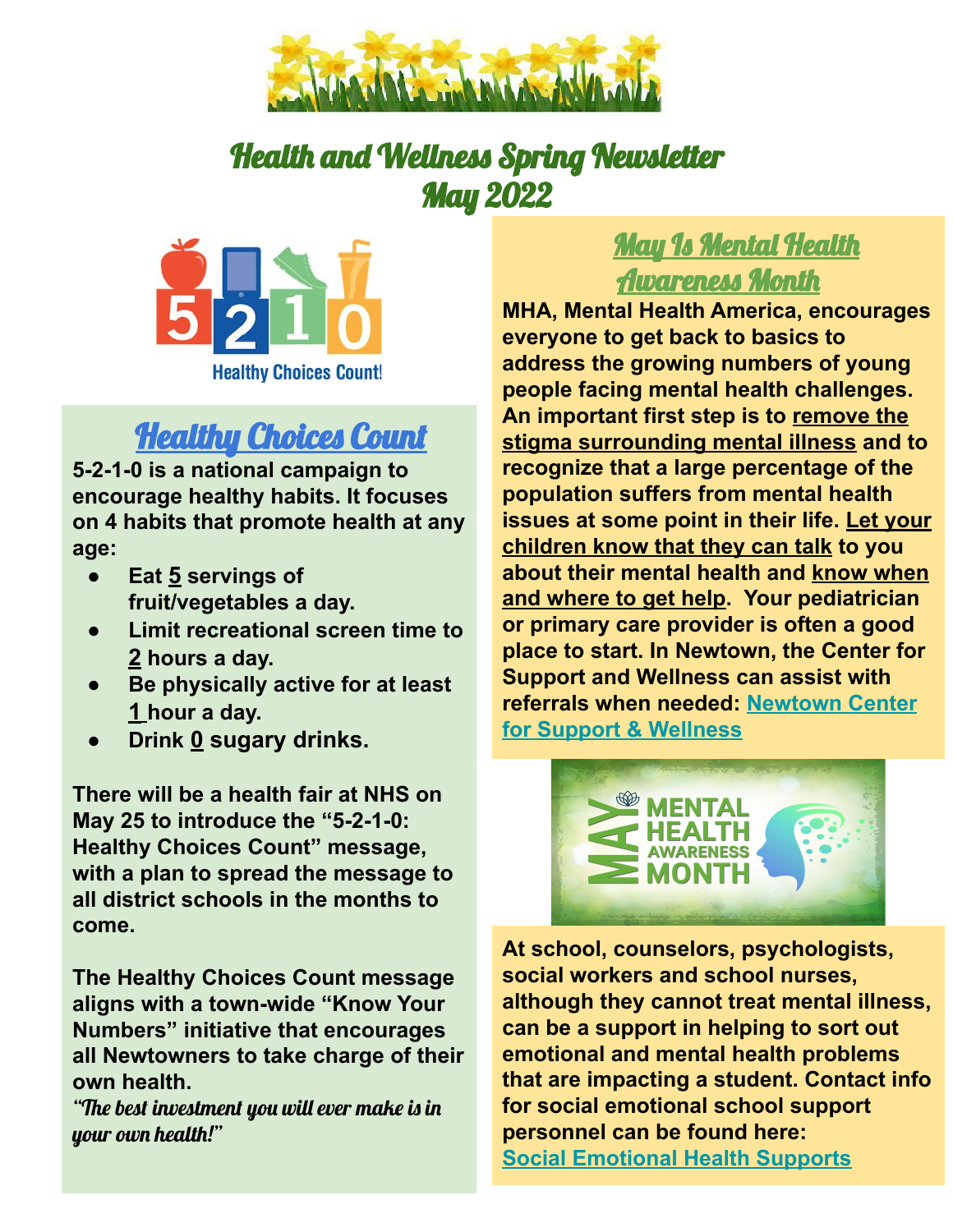# "Mention Prevention"

**May is a favorite month for designated health topics. "Mental Health Awareness" month," "Prevention Week", "Screen Free Day" along with dozens of others are all celebrated in May. Here are two important prevention topics for parents to be aware of.**

# "Don't Be a Juul Fool"



The number of children who use vaping products has skyrocketed in recent years, due in part to aggressive marketing of vaping products to kids. Many students and adults are under the impression that vaping is relatively safe because they believe that "it is only water vapor". In fact all vaping products contain solvents, flavorings and sweeteners. Many vape products also contain nicotine, a highly addictive substance. E-cigarettes are also commonly used to deliver marijuana based products. What is known is that, at a minimum, ecigarettes contain lung irritating substances that can cause mild to serious respiratory problems. What is frightening is that the long term effect of inhaling these unregulated substances is unknown. Parental attitudes and knowledge are key factors in protecting children from vaping. A town wide "Don't Be a Juul Fool" anti-vaping campaign is being sponsored this spring by the Newtown Prevention Council.

For more information on vaping: [Vaping: a Huge Uncontrolled Experiment](https://medicine.yale.edu/psychiatry/tobacco/news-article/vaping-a-huge-uncontrolled-experiment/)



# Talk, they hear you!

It may seem to you that your children never listen to you, but teens really do hear you. Over 80% of young people aged 10 - 18 say that their parents are the leading influence on their decision whether to drink or not. Start talking early and make use of teachable moments. 10% of twelve year olds say that they have tried alcohol. The number jumps to 50% by age fifteen.

## **Here are five conversation goals suggested by SAMSHA:**

- **● Show you disapprove of underage drinking and other drug misuse.**
- **● Show you care about your teen's health, wellness and success.**
- **● Show you are a good source of information about alcohol & drugs.**
- **● Show you are paying attention & will discourage risky behaviors.**
- **● Build your teen's skills/strategies for avoiding drinking & drug use.**